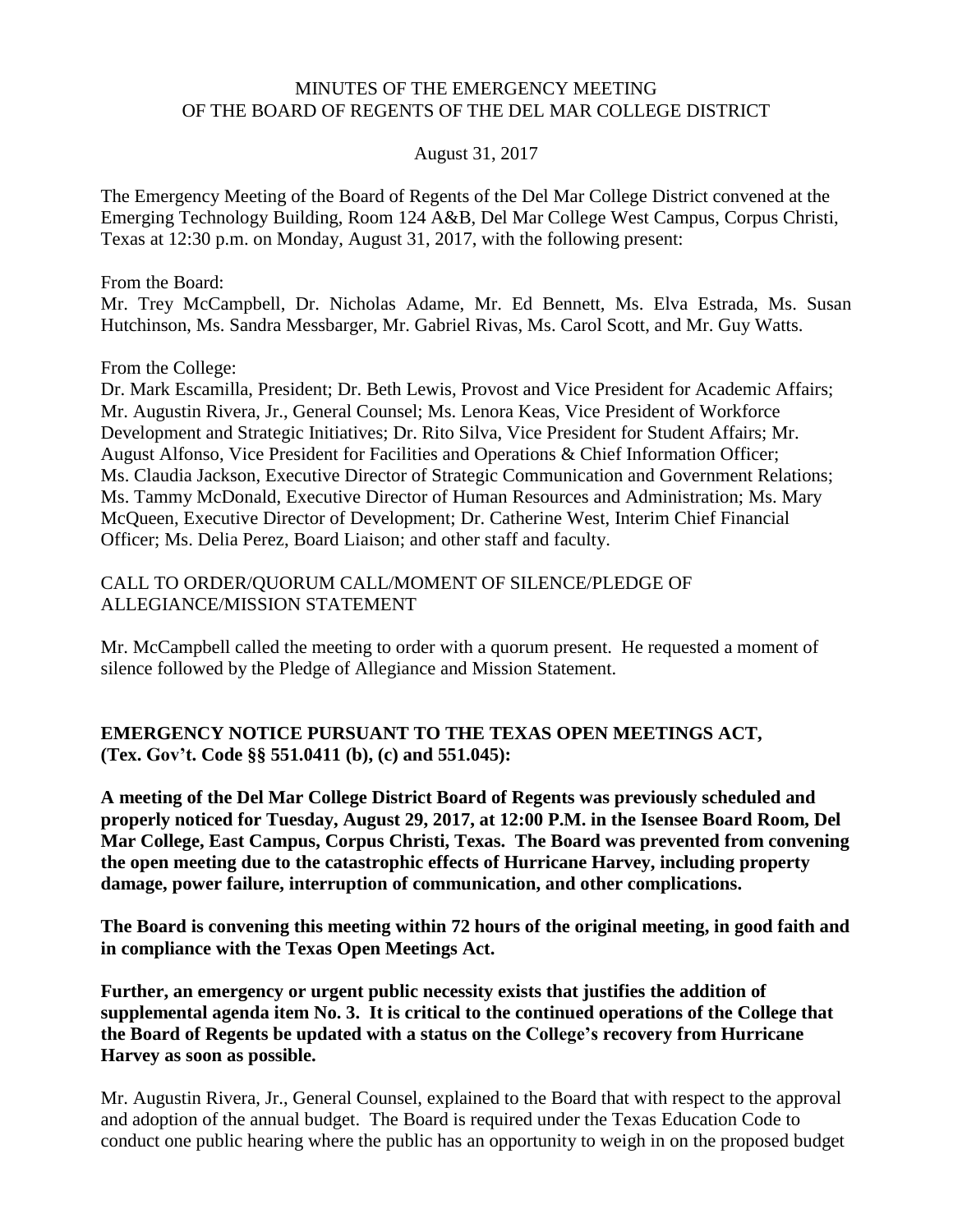and that has already occurred. With respect to the adoption of the tax rate, the College is required to have two public hearings and one was conducted on August 17. The Board was scheduled to meet earlier in the week and on the agenda they would approve the tax rate and budget and they were not able to meet Tuesday because of the emergency caused by Hurricane Harvey. This is one of the situations specifically provided for under the Texas Open Meetings Act, which allows them to postpone meetings and reschedule them without going through the usual formalities. In accordance with the Texas Open Meetings Act, the meeting that was scheduled for August  $29<sup>th</sup>$  was postponed and rescheduling within 72 hours and notice was provided to the public with more than two hours before the scheduled meeting. These are the types of exigent circumstances, one hopes to never have to use, but they are on track today to proceed with approving the budget, which has to be done today, because under the Texas Education Code, they are required to have a budget in place by September 1. The tax rate has an approval deadline of the end of September.

# ITEMS FOR DISCUSSION AND POSSIBLE ACTION:

1. Discussion and possible action related to the Order of the Board of Regents of the Del Mar College District: 2017-2018 Maintenance and Operations Budget and the 2017-2018 Debt Service Budget……………………………………………………………..……Ms. Lenora Keas *(Goal 7. Resources: Ensure Strong Financial and Operational Capacity)*

Ms. Keas reminded the Board that they began the discussion on the budget on July 28th and they were provided much detail; there was another meeting on August 8 and August 21 and they discussed different elements of the budget and today's presentation is a summary piece of the budget. See included Budget [Presentation.](http://www.delmar.edu/WorkArea/DownloadAsset.aspx?id=2147486055)

Ms. Keas presentation included review of the following:

- 2018 Revenue Budget;
- 2018 Proposed Expenditure Budget; and
- 2018 Debt Service Budget

Ms. Keas and Dr. Escamilla responded to several questions from the Regents throughout the presentation. There was a discussion about the contingency amount not reflected on the 2018 Proposed Expenditure spreadsheet under non-salary expenditure, even though the amount was included in the total dollars. There was also discussion about providing the budget with more detail from information contained in the College's system for Regents requesting it. Ms. Keas responded that they will be happy to provide whatever information they are requesting. Mr. McCampbell asked that going forward they receive at a minimum what they received at last year's budget review.

> Mr. Rivas made a motion to adopt the Budget Resolution. Ms. Scott seconded the motion.

Mr. Augustin Rivera, Jr. read the proposed Order of the Board of Regents of the Del Mar College District, Budgets 2017-2018.

There was no further discussion from the Board. There were

\_\_\_\_\_\_\_\_\_\_\_\_\_\_\_\_\_\_\_\_\_\_\_\_\_\_\_\_\_\_\_\_\_\_\_\_\_\_\_\_\_\_\_\_\_\_\_\_\_\_\_\_\_\_\_\_\_\_\_\_\_\_\_\_\_\_\_\_\_\_\_\_\_\_\_\_\_\_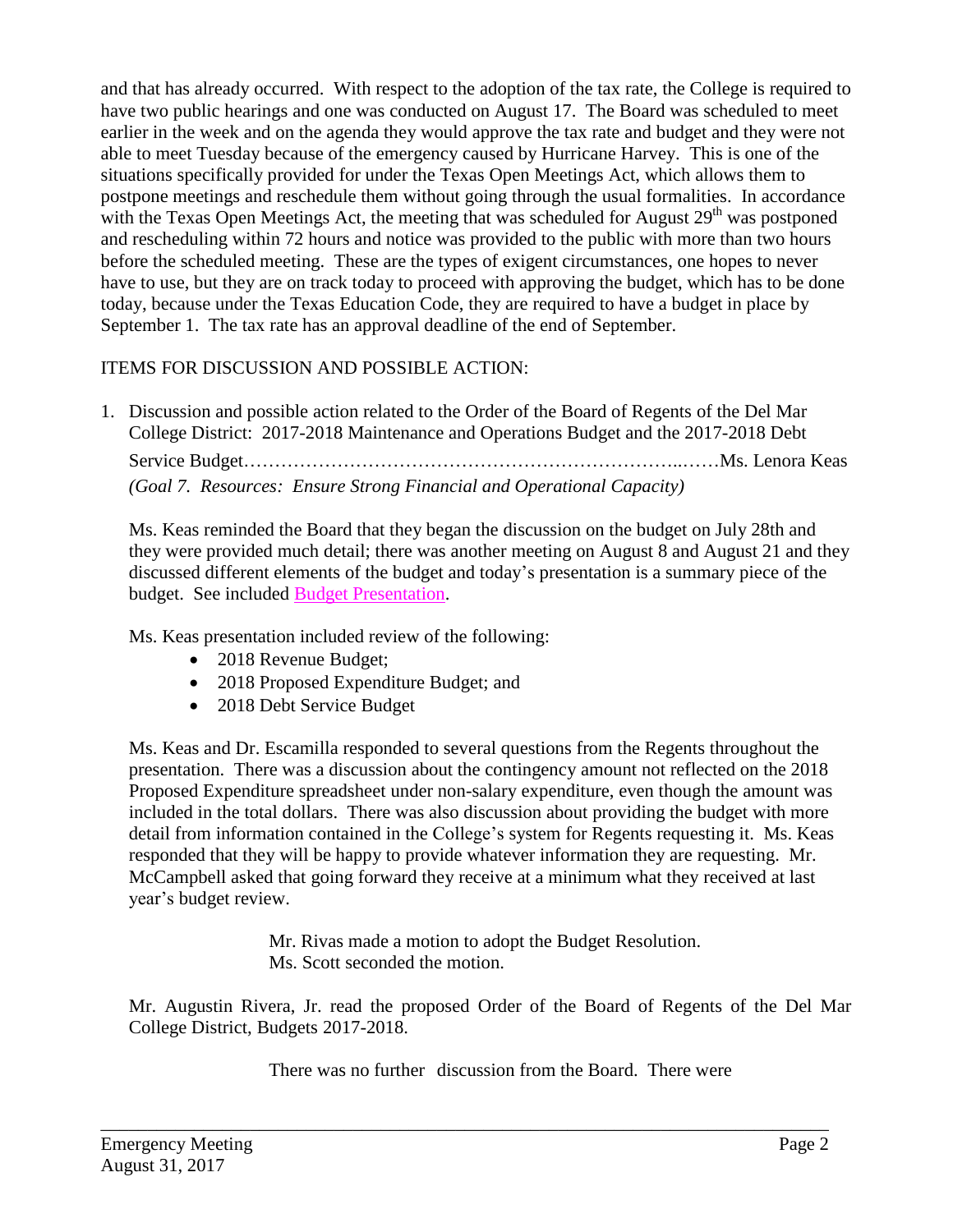no public comments. A roll-call vote was taken and the motion carried , 8-1, with Regents Adame, Bennett, Estrada, Hutchinson, McCampbell, Messbarger, Rivas, and Scott in favor; Mr. Watts was opposed.

Note: Ms. Estrada left the meeting at 1:25 p.m.

2. Discussion and possible action related to revisions proposed to Policy B6.12 Tenure Track Faculty Salary Structure…………………………………………..………Ms. Tammy McDonald *(Goal 3. Professional Initiatives: Provide Innovative, Relevant, and Meaningful Opportunities)*

Ms. McDonald reported that as a result of adopting the budget, a Board policy change is required due to changes to components in the faculty salary structure; it follows what was approved in the budget and will be effective on September 1, 2017.

Ms. McDonald responded to questions from the Regents.

Ms. Messbarger made a motion to approve this agenda item. Ms. Hutchinson seconded the motion. There was no further discussion from the Board. There were no public comments. A roll-call vote was taken and the motion carried unanimously, among Regents present, 8-0, with Regents Adame, Bennett, Hutchinson, McCampbell, Messbarger, Rivas, Scott, and Watts in favor.

## EMERGENCY SUPPLEMENTAL ADDITION TO AGENDA:

3. Status and Update on Hurricane Recovery………………………………...…Dr. Mark Escamilla

Dr. Escamilla provided an update on the Hurricane Harvey recovery effort.

Dr. Escamilla, Dr. Lewis, Dr. Silva and Ms. McQueen responded to questions from the Regents.

Dr. Escamilla assured the community and listening audience that the College will do everything it can to get them through this and accomplish their educational goals.

Mr. McCampbell thanked Dr. Escamilla and the team for what they are doing for the students.

GENERAL PUBLIC COMMENTS (Non-Agenda Items) – 3-minute time limit

There were no additional general public comments.

CLOSED SESSION pursuant to:

**A. TEX. GOV'T. CODE § 551.071**: (Consultation with legal counsel), regarding pending or

\_\_\_\_\_\_\_\_\_\_\_\_\_\_\_\_\_\_\_\_\_\_\_\_\_\_\_\_\_\_\_\_\_\_\_\_\_\_\_\_\_\_\_\_\_\_\_\_\_\_\_\_\_\_\_\_\_\_\_\_\_\_\_\_\_\_\_\_\_\_\_\_\_\_\_\_\_\_